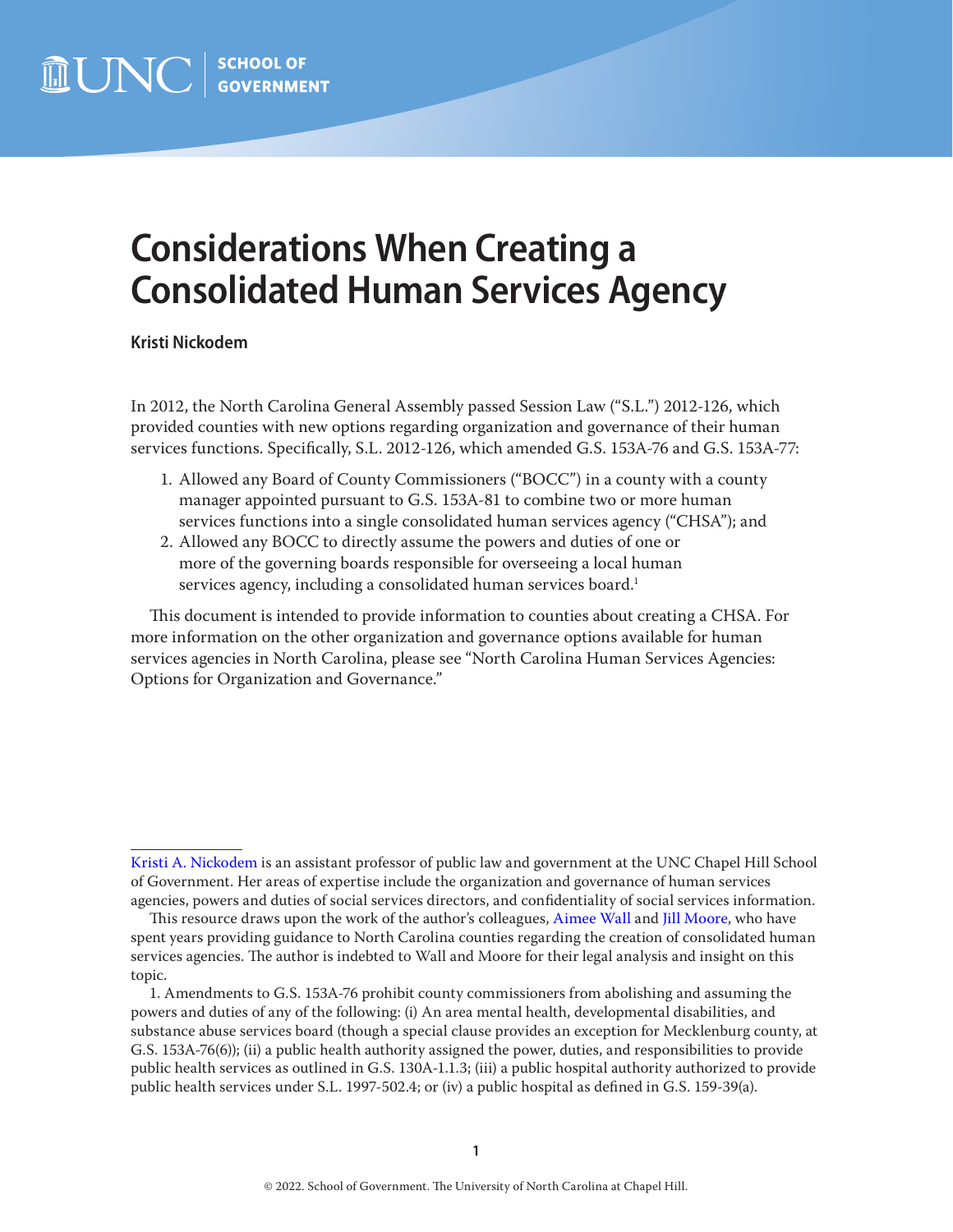| <b>CHSA with BOCC Governance</b> |  |
|----------------------------------|--|
|----------------------------------|--|

**Options for Governance of Consolidated Human Services Agencies** 

**Organization.** The BOCC creates a new CHSA by combining two or more human services functions, departments, or agencies.

**Organization.** The BOCC creates a new CHSA by combining two or more human services functions,

**CHSA with Appointed CHS Governing Board**

departments, or agencies.

**Governance.** The BOCC appoints a new consolidated human services ("CHS") board that serves as the CHSA's governing board.

**Governance.** The BOCC becomes the CHSA's governing board when it directly assumes the powers and duties of the CHS board.

# **Decisions Facing a County When Creating a CHSA**

### **1. Governance Options**

A CHSA can be governed by an appointed CHS board or directly by the BOCC. More information on appointed CHS boards is included later in this document. If the CHSA includes public health and the BOCC assumes the powers and duties of the governing board, the BOCC must appoint an advisory committee for public health.2 The advisory committee membership must, at a minimum, meet the requirements for a county board of health found in G.S. 130A-35. If the CHSA will include a department of social services ("DSS"), this advisory committee could have a broader scope and include people with social services expertise or interests. The BOCC also has the option of appointing a separate advisory committee for social services or other issues, but that is not required by law. If the BOCC becomes the governing body for a CHSA that includes public health, the BOCC should also keep in mind that it will assume all responsibilities of the local board of health, including acting as the adjudicatory body for public health, imposing certain fees for public heath services, public health rulemaking, and taking on activities necessary for state accreditation of the health department.<sup>3</sup>

# **2. Which Functions to Include in the CHSA**

G.S. 153A-77(b)(3) authorizes a county to create a CHSA to "carry out the functions of any combination of commissions, boards, or agencies appointed by the board of county commissioners or acting under and pursuant to the authority of the board of county commissioners." Counties can choose which functions to include in a CHSA. The term "human services" is undefined in the law. A CHSA may incorporate a local health department and/or DSS, but other departments and agencies may also be involved (such as local departments focused on

<sup>2.</sup> G.S. 153A-77(a). The law does not specify whether the public health advisory committee needs to be appointed before or after the BOCC assumes the powers and duties of the CHS board. Note that the requirement for a health advisory committee applies only to counties that abolish their health or CHS boards after January 1, 2012. This amounts to an exception for Mecklenburg County, which abolished its boards (a county board of health, and subsequently a consolidated human services board) before that date.

<sup>3.</sup> For more information on these BOCC responsibilities related to public health, see Jill Moore, County Commissioners and Local Boards of Health: What Would Pending Legislation Allow and What Would it Mean, UNC School of Government Coates' Canons Blog, June 20, 2012, available at [https://canons.sog.unc.](https://canons.sog.unc.edu/county-commissioners-and-local-boards-of-health-what-would-pending-legislation-allow-and-what-would-it-mean/) [edu/county-commissioners-and-local-boards-of-health-what-would-pending-legislation-allow-and-what](https://canons.sog.unc.edu/county-commissioners-and-local-boards-of-health-what-would-pending-legislation-allow-and-what-would-it-mean/)[would-it-mean/](https://canons.sog.unc.edu/county-commissioners-and-local-boards-of-health-what-would-pending-legislation-allow-and-what-would-it-mean/).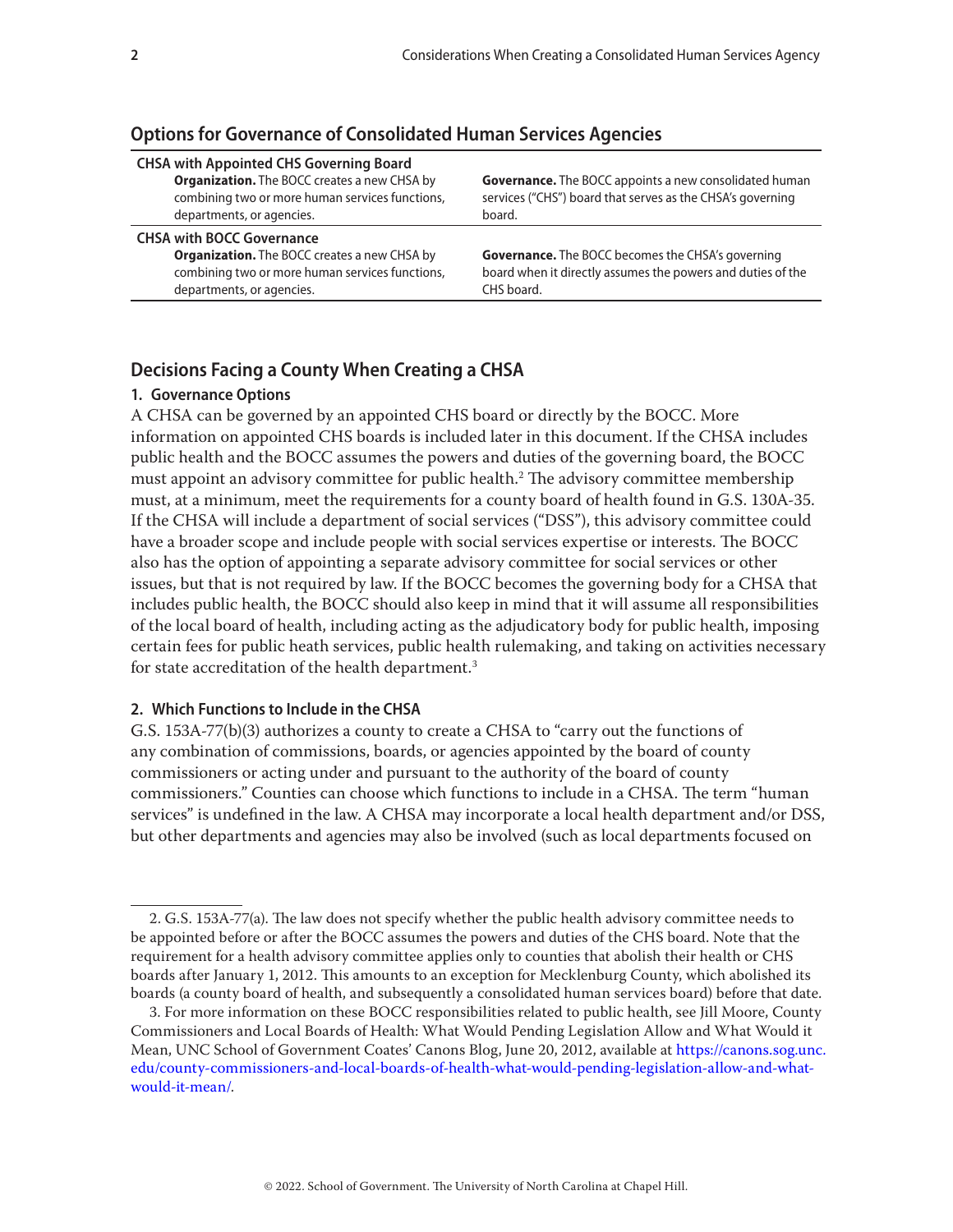veterans, aging populations, domestic violence, or transportation).<sup>4</sup> There are, however, some limitations. A CHSA may *not* include:

- A local management entity ("LME") involved with mental health, developmental disabilities, and substance abuse services (with the exception of the CHSA serving Mecklenburg County);
- A public health authority assigned the power, duties, and responsibilities to provide public health services as outlined in G.S. 130A-1.1;
- A public hospital authority authorized to provide public health services under S.L. 1997-502; or
- A public hospital as defined in G.S. 159-39(a).

#### **3. Personnel Decisions**

Employees of county departments of social services and local health departments are county employees but are subject to the State Human Resources Act ("SHRA"). When a county creates a new CHSA, the employees of the new agency are removed from SHRA coverage and become subject to county personnel policies, unless the BOCC affirmatively elects to keep them under the SHRA.<sup>5</sup> By default, if the resolution creating the CHSA is silent, the employees become subject to county personnel policies and are removed from SHRA coverage. If the BOCC wants to keep social services and public health employees covered under the SHRA, it must explicitly state this intention in the resolution creating the CHSA.

Regardless of whether or not a county opts to keep CHSA employees under the coverage of the SHRA, all CHSAs are required to comply with the federal merit personnel standards (found at 5 CFR § 900.603, attached as Appendix A). These standards are reflected in the SHRA. When a county wants to remove its CHSA employees from the coverage of the SHRA (which occurs by default if the resolution creating the CHSA does not state otherwise), the county should first conduct a careful review of its county personnel policies, procedures, and ordinances to ensure that they comply with and reflect each of the federal merit personnel standards. Among other things, the relevant federal merit personnel system standards mandate recruitment, selection, and retention of employees based on their ability, knowledge, skills, and performance. The federal merit personnel standards also require that employees be given fair and equitable treatment without regard to race, color, religion, sex, pregnancy, gender identity, national origin, age (as defined by the ADEA), disability, genetic information, marital status, political affiliation, sexual orientation, status as a parent, or labor organization affiliation or nonaffiliation.

For more information on the federal merit personnel system standards and the personnel decisions involved when creating a CHSA, please see ["Personnel Decisions for North Carolina's](https://www.sog.unc.edu/sites/www.sog.unc.edu/files/reports/SSLB%2049.pdf)  [Consolidated Human Services Agencies.](https://www.sog.unc.edu/sites/www.sog.unc.edu/files/reports/SSLB%2049.pdf)"

#### **4. Appointment of the CHS Director and Organizational Structure**

Counties have chosen many different methods by which to organize personnel within their CHSAs. In each county with a CHSA, a CHS director must be identified and appointed. The director of a CHSA is appointed by the county manager with the advice and consent of the CHS

<sup>4.</sup> To date, all CHSAs formed in North Carolina have incorporated departments of social services, though not all CHSAs have incorporated public health. There is, however, no requirement that a CHSA incorporate a county's department of social services.

<sup>5.</sup> G.S. 153A-77(d).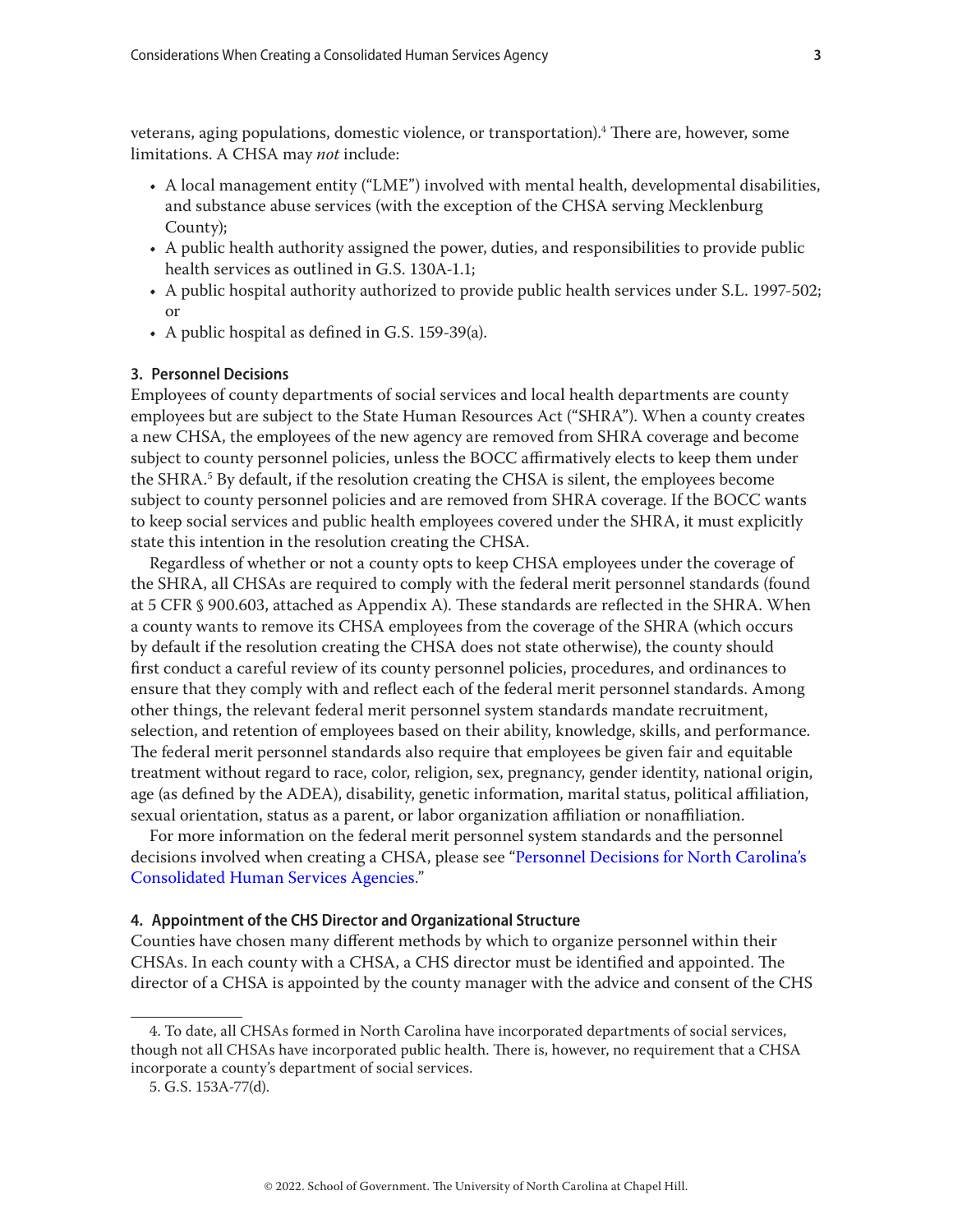board.6 This individual could be current director of an existing agency (the DSS director or the public health director) or could be someone different (a new hire or an employee from another agency, for example). In some counties, the assistant county manager serves as the CHS director. In other counties, the CHS director also continues to act as the director of social services or director of public health functions within the CHSA.

There are no minimum education and experience requirements for a CHS director set forth in state law. However, the CHS director needs to be someone who is prepared to administer a local agency that carries out numerous state and federal programs and typically has a relatively large budget and staff compared to other local departments.

If the CHSA includes the county DSS, the CHS director assumes most of the powers and duties granted to a DSS director (see G.S. 108A-15.1), with the limitation that the CHS director's hiring/firing decisions and executive responsibilities are subject to the oversight of the county manager. The CHS director would be allowed to exercise all of that authority or to delegate some of it to others within the agency. The DSS director holds many significant powers, including the ability to make end-of-life decisions for certain individuals in the county, so the delegation of this power should be thoughtfully considered.

If the CHSA includes public health, the CHS director acquires most of the powers and duties of a local health director, with the limitation that the CHS director's hiring/firing decisions and executive responsibilities are subject to the oversight of the county manager. Although the CHS director acquires the powers and duties of a local health director, the CHS director might not be the person who exercises them. The powers and duties of a local health director that appear in G.S. Chapter 130A may be delegated to another person.7 If the CHS director does not have the statutory qualifications to be a local health director (found in G.S. 130A-40), then the CHS director must appoint a person who has those qualifications and is approved by the county manager.8 All North Carolina counties that have formed CHSAs have identified someone who is serving as the local health director. In a few counties, the CHS director is identified as the local health director. However, most counties that have formed CHSAs to date have identified someone other than the CHS director to serve in the local health director role.

Like the DSS director, the local health director holds many significant powers, so the CHS director should give careful thought to the delegation of those powers. In the event that the CHS director appoints an individual (other than the CHS director) to be the local health director, G.S. 153A-77 and G.S. 130A-34.1 are silent on whether the CHS director must delegate the powers and duties of the local health director to that appointed individual. However, this appears to be the intent behind requiring such an appointment, so that the individual making decisions about important public health matters such as isolation/quarantine, use of imminent hazard authority, and disease investigations will have the appropriate training and qualifications to make those decisions.

For more information on the appointment of the CHS director and decisions regarding the internal personnel structure of a CHSA, please see [this School of Government bulletin](https://www.sog.unc.edu/sites/www.sog.unc.edu/files/reports/SSLB%2049.pdf).

<sup>6.</sup> G.S. 153A-77(e).

<sup>7.</sup> For more information on this topic, see Jill Moore, Delegating Local Health Director Legal Powers & Duties, UNC School of Government Coates' Canons Blog, March 30, 2015, available at [https://canons.sog.](https://canons.sog.unc.edu/delegating-local-health-director-legal-powers-duties/) [unc.edu/delegating-local-health-director-legal-powers-duties/.](https://canons.sog.unc.edu/delegating-local-health-director-legal-powers-duties/)

<sup>8.</sup> G.S. 153A-77(e). This appointment is only necessary if the CHSA director does not already personally meet the statutory local health director requirements in G.S. 130A-40(a).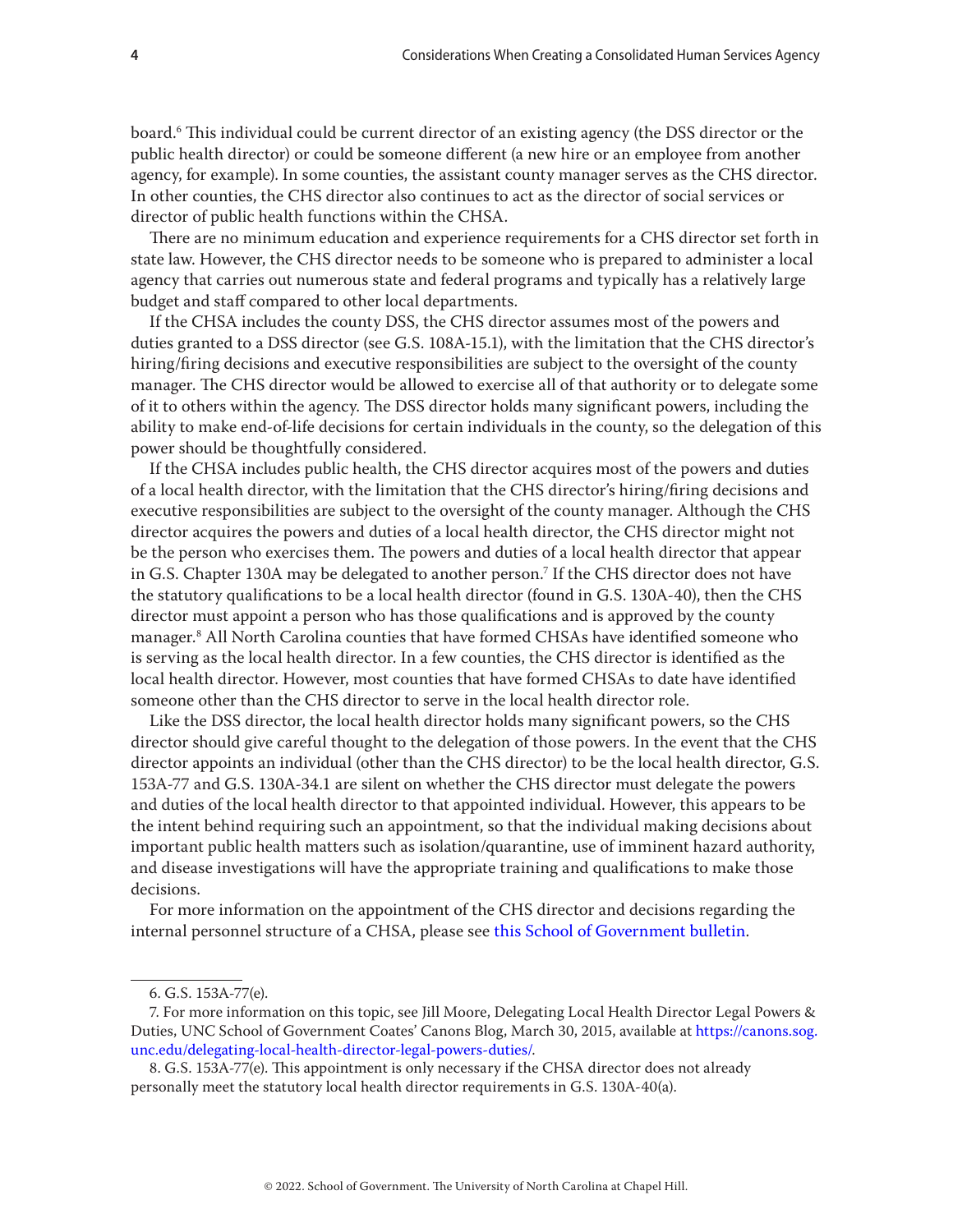# **Procedural Matters to Consider When Forming a CHSA**

# **1. Public Hearing**

If the BOCC plans to serve as the governing board for the new CHSA, it must hold a public hearing. The law requires "30 days' notice of said public hearing given in a newspaper having general circulation in said county."9 The hearing requirement is triggered by the BOCC assuming the powers and duties of another board – which could be a local board of health, a county board of social services, or a CHS board. The law does not explicitly state that a public hearing is required prior to forming a CHSA with an appointed CHS board (as opposed to having the BOCC as the governing board). However, holding such a hearing with appropriate notice is a best practice, given that the creation of a CHSA is a significant change for a county and is likely to create many questions from county residents and human services employees.

#### **2. Drafting a Resolution**

The law does not explicitly require that counties create a CHSA through the use of a resolution, unless the BOCC is also assuming the powers and duties of the agency governing board. However, the School of Government strongly recommends the use of a resolution to form a CHSA. Among other things, the language of the resolution establishes whether employees will be subject to the SHRA or subject to county personnel policies, as well as which departments or functions are being consolidated into the CHSA. To date, every county in North Carolina that has created a CHSA has done so through a resolution.

#### **3. Order of Actions**

When establishing a new CHSA, the county manager will have the authority to appoint the agency director, but may do so only with the advice and consent of the governing board.<sup>10</sup> Because of the advice and consent requirement, there is a logical sequence that should be followed when establishing the CHSA.

- A. Establish the CHSA.
- B. Appoint a CHS board or have the BOCC assume the powers and duties of the agency governing board.
- C. The county manager identifies a candidate for CHS director and seeks the advice and consent of the agency governing board.
- D. If the agency governing board consents to the appointment, the county manager appoints the CHS director.

These four steps may take place in the same meeting or on the same day, but the order of events is significant under the law. The CHS director cannot be appointed before the CHSA has been created and the governing board is in place, because the governing board must consent to the CHS director's appointment.

## **4. Appointing the Initial CHS Board**

If a BOCC does not want to serve as the governing board of the CHSA, it will need to appoint a new CHS board. G.S. 153A-77(c) includes many details about CHS board composition, terms and term limits, and powers and duties. It also includes a specific process for appointing the

<sup>9.</sup> G.S. 153A-77(a).

<sup>10.</sup> G.S. 153A-77(e).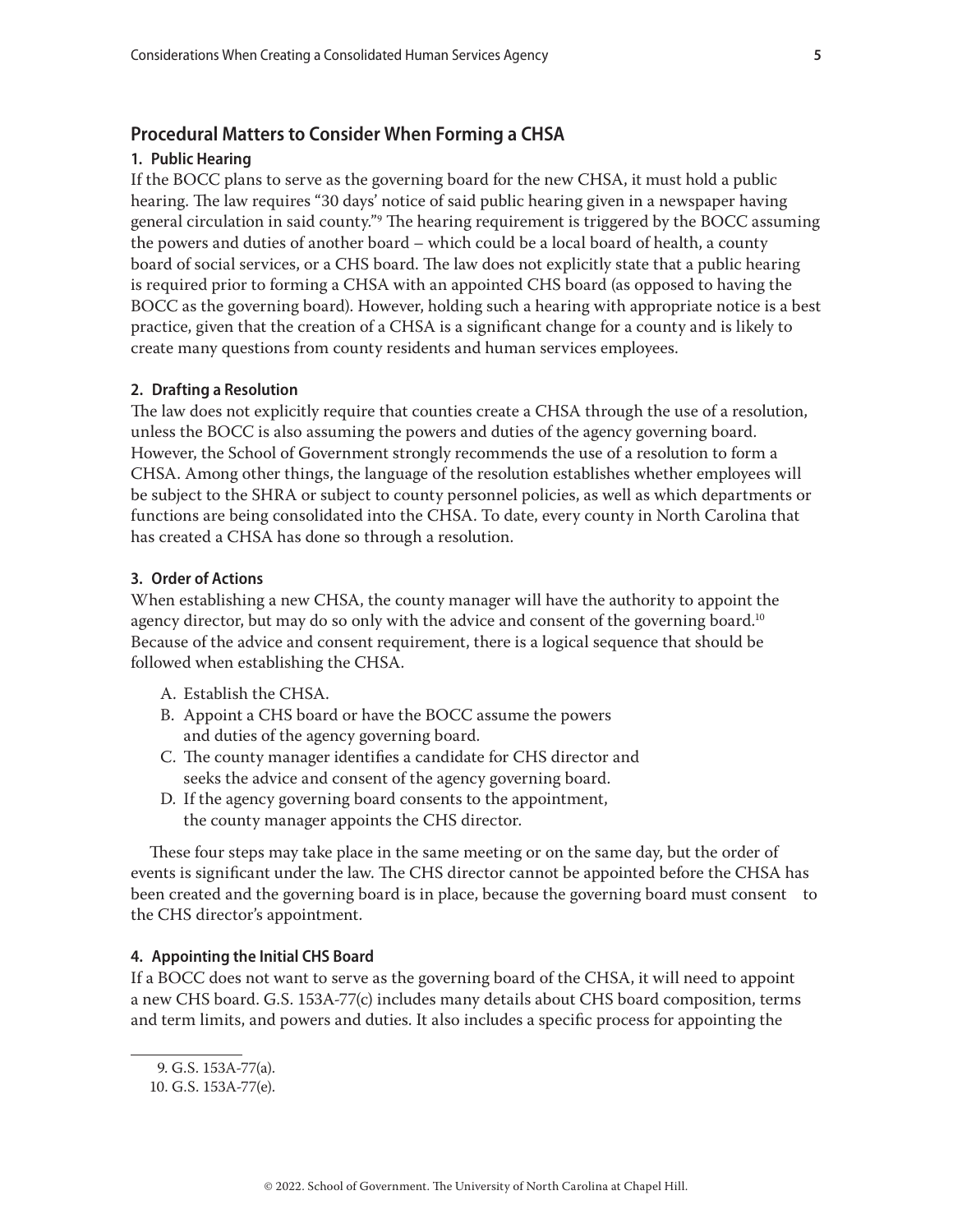initial board. The BOCC must first create a nominating committee that includes members of the current (pre-consolidation) board of health and social services board, as well as the board responsible for managing mental health, developmental disabilities, and substance abuse services in the county. The nominating committee then recommends members for the new CHS board and the BOCC makes appointments based upon those recommendations. After the initial board is in place, the BOCC will fill vacancies based upon nominees presented by the members of the CHS board.

The CHS board must be composed of no more than 25 members. All members of the CHS board must be residents of the county. The composition of the CHS board must "reasonably reflect the population makeup of the county" and must include:

- Four persons who are consumers of human services.
- Eight persons who are professionals, each with qualifications in one of these categories: one psychologist, one pharmacist, one engineer, one dentist, one optometrist, one veterinarian, one social worker, and one registered nurse.
- Two physicians licensed to practice medicine in North Carolina, one of whom must be a psychiatrist.
- One member of the BOCC.
- Other persons, including "members of the general public representing various occupations."

The BOCC may elect to appoint a member of the CHS board to concurrently fill more than one category of membership (the categories described above) if the member has the qualifications or attributes of more than one category of membership.

The members of the CHS board must serve four-year terms. However, for purposes of establishing a uniform staggered term structure for the board, a member may be appointed for less than a four-year term when the CHS board is initially formed. No member may serve more than two consecutive four-year terms. The county commissioner member shall serve only as long as the member is a county commissioner.

# **Common Questions to Anticipate When Forming a CHSA**

# **1. How is a CHSA or a CHS board different from our county's current governance and organization structure for human services?**

Here are a few key differences:

- The CHS director is appointed by the county manager, not by the CHS board. The CHS board must, however, provide advice on the appointment and consent to the appointment.
- The CHS board plans and recommends the budget for the CHSA but does not transmit or present the budget to the county commissioners.
- The CHS director:
	- Ǟ May only serve as the executive officer of the CHS board to the extent and in the manner authorized by the county manager; and
	- Ǟ May only appoint CHSA staff upon the approval of the county manager.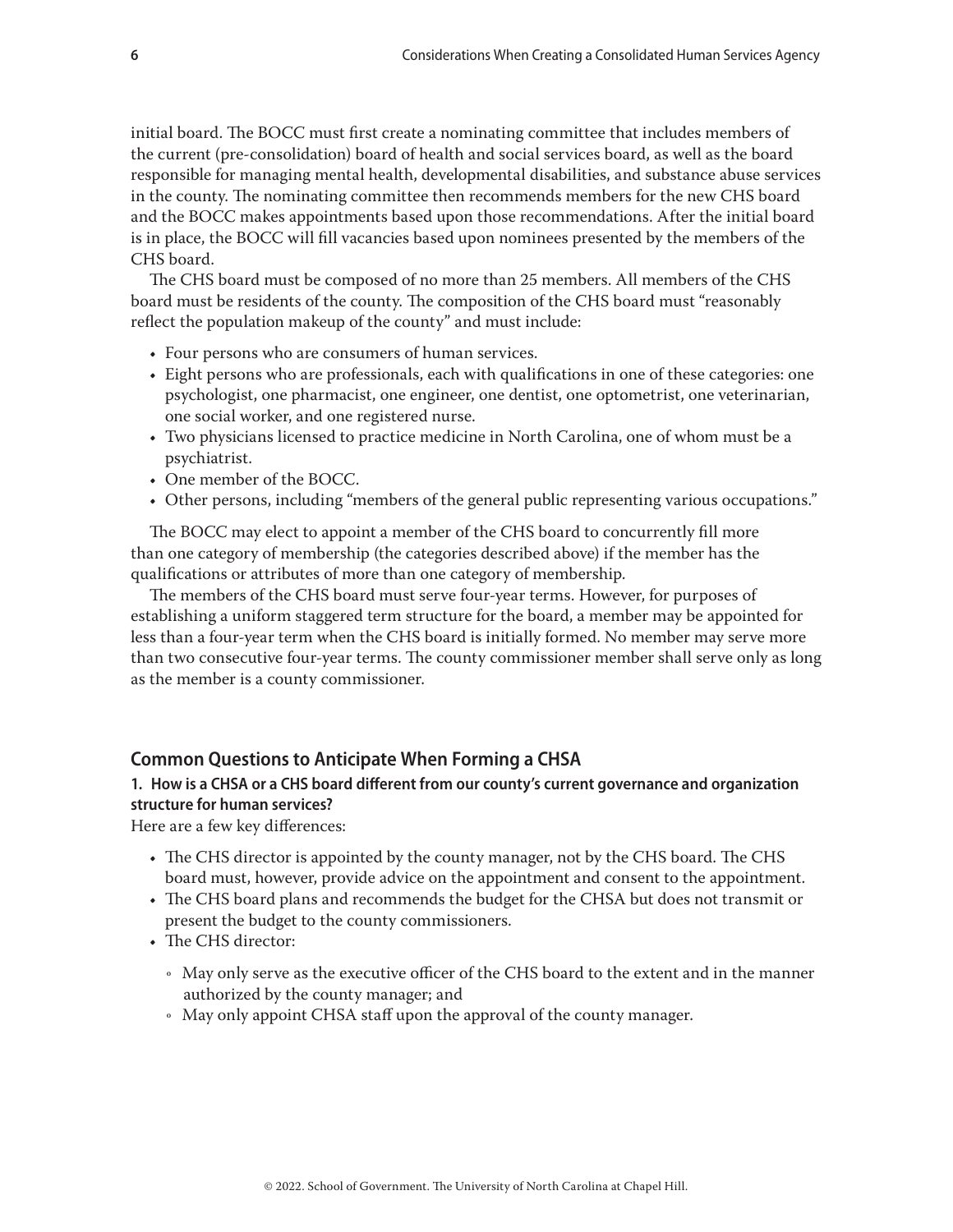Other CHS board duties:

- If the CHSA includes public health, the CHS board acquires all powers and duties of
- the local board of health except appointing the director. This includes adopting local health regulations, participating in enforcement appeals of local regulations, and performing regulatory health functions required by State law.
- If the CHSA includes social services, the CHS board acquires all powers and duties of the county board of social services except appointing the director.
- The CHS board sets fees for CHSA services (subject to constraints in the law).
- The CHS board must assure compliance with laws for state and federal programs and can conduct audits and reviews of human services programs.
- The CHS board recommends the creation of human services programs.
- The CHS board advises local officials via the county manager.
- The CHS board performs public relations and advocacy functions.

## **2. Will the consolidation save money?**

The consolidation may ultimately create some cost savings (particularly through staff efficiencies and streamlining), but this is not guaranteed. Based on anecdotal reports from directors and county managers to the School of Government, some counties have experienced an initial increase in costs after the initial consolidation (though this may level out or decrease over time).11 Some of the financial implications will depend on how staff will be structured and the extent to which the county wants departments to operate in a shared space, which may require a move and/or new construction.

#### **3. How will this impact social services and public health employees?**

This is one of the most complex questions to answer in connection with the formation of a CHSA. The BOCC should consult with the county attorney to analyze impacts on employees in advance of creating the CHSA. The impacts to employees will largely depend on: (1) whether the county plans to keep the employees subject to the SHRA or move them under county personnel policies, and (2) how the county's personnel policies align with the SHRA.

If the BOCC elects to keep CHSA employees subject to the SHRA, then any impacts on employees should largely happen at an operational level (for example, potential reorganization, position eliminations, or role transitions).

If the BOCC opts to move the employees under county personnel policies, employees may lose some protections and benefits that they would have had under the SHRA, including "just cause" protection for employees with career status under the SHRA and the right to appeal certain decisions to the state Office of Administrative Hearings.<sup>12</sup> In some cases, county personnel policies may provide protections that are similar to protections provided under the SHRA (for example, if a county provides that employees can only be terminated for "just cause" after a

<sup>11.</sup> The School of Government does not collect or maintain data regarding costs incurred or saved by counties as a result of creating a CHSA. Accordingly, the information provided in this paragraph is solely based on informal, anecdotal reports from county officials to the School of Government.

<sup>12.</sup> For more information on this topic, please see Kristi Nickodem, [Personnel Decisions for North](https://www.sog.unc.edu/sites/www.sog.unc.edu/files/reports/SSLB%2049.pdf)  [Carolina's Consolidated Human Services Agencies](https://www.sog.unc.edu/sites/www.sog.unc.edu/files/reports/SSLB%2049.pdf), Soc. Servs. Bulletin No. 49 (UNC School of Government, Dec. 2021).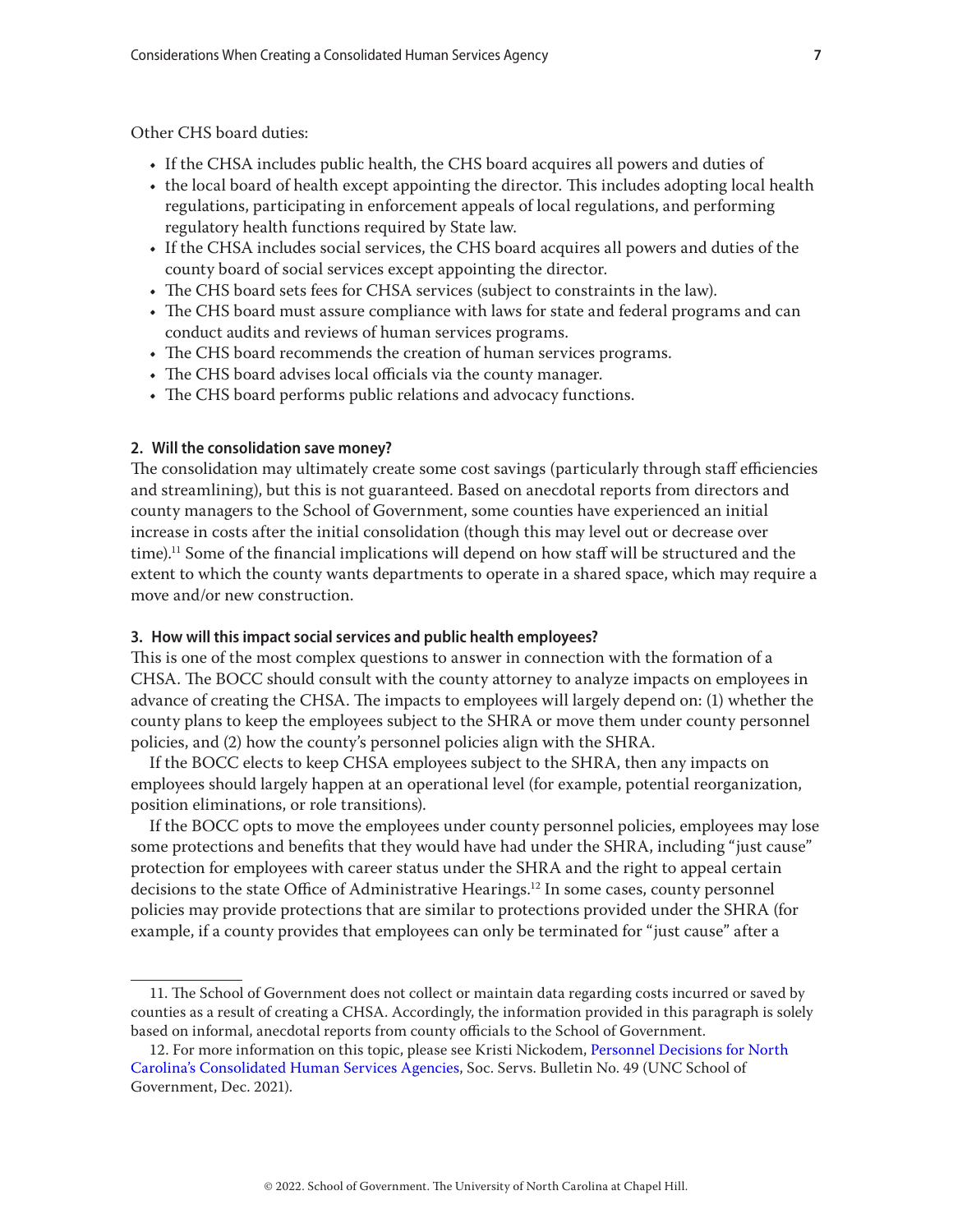certain length of service). In other cases, the county personnel policies will almost certainly be different than the SHRA (for example, county policies likely do not provide an employee with the right to appeal a county agency's decision to the state Office of Administrative Hearings).

# **4. What will happen to the current human services boards?**

As noted above, the initial nominating committee for the CHS board must consist of the of the current (pre-consolidation) board of health and social services board, as well as the board responsible for managing mental health, developmental disabilities, and substance abuse services in the county. The initial CHS board could, in theory, consist (at least in part) of the existing board of health and social services board members, provided that they otherwise meet the membership qualifications of G.S. 153A-77(c). That could help to provide some continuity in board operations. However, in some situations, retaining the existing, pre-consolidation board members may not serve the county's goals in creating the CHSA and the CHS board.

# **5. How will consolidation impact operations?**

The impact on day-to-day services and operations of the agencies being consolidated will largely depend on how the county intends to structure its CHSA. In some counties, staff positions have been eliminated as a result of consolidation. In others, new positions have been added. In some counties, the CHSA operates out of a single building incorporating public health and social services functions. In other counties, the departments consolidated into a CHSA continue to function largely independently in separate buildings and simply have a shared governance structure. Ideally, one of the benefits of the CHSA model is that it should promote more crossdepartmental collaboration and a focus on holistic, integrated client service. However, this outcome largely depends on decisions made by the county and requires some strategic planning.

# **APPENDIX A**

5 CFR § 900.603. Standards for a merit system of personnel administration.

- The quality of public service can be improved by the development of systems of personnel administration consistent with such merit principles as -
- (a) Recruiting, selecting, and advancing employees on the basis of their relative ability, knowledge, and skills, including open consideration of qualified applicants for initial appointment.
- (b) Providing equitable and adequate compensation.
- (c) Training employees, as needed, to assure high quality performance.
- (d) Retaining employees on the basis of the adequacy of their performance, correcting inadequate performance, and separating employees whose inadequate performance cannot be corrected.
- (e) Assuring fair treatment of applicants and employees in all aspects of personnel administration without regard to race, color, religion, sex (including pregnancy and gender identity), national origin, age (as defined by the Age Discrimination in Employment Act of 1967, as amended), disability, genetic information (including family